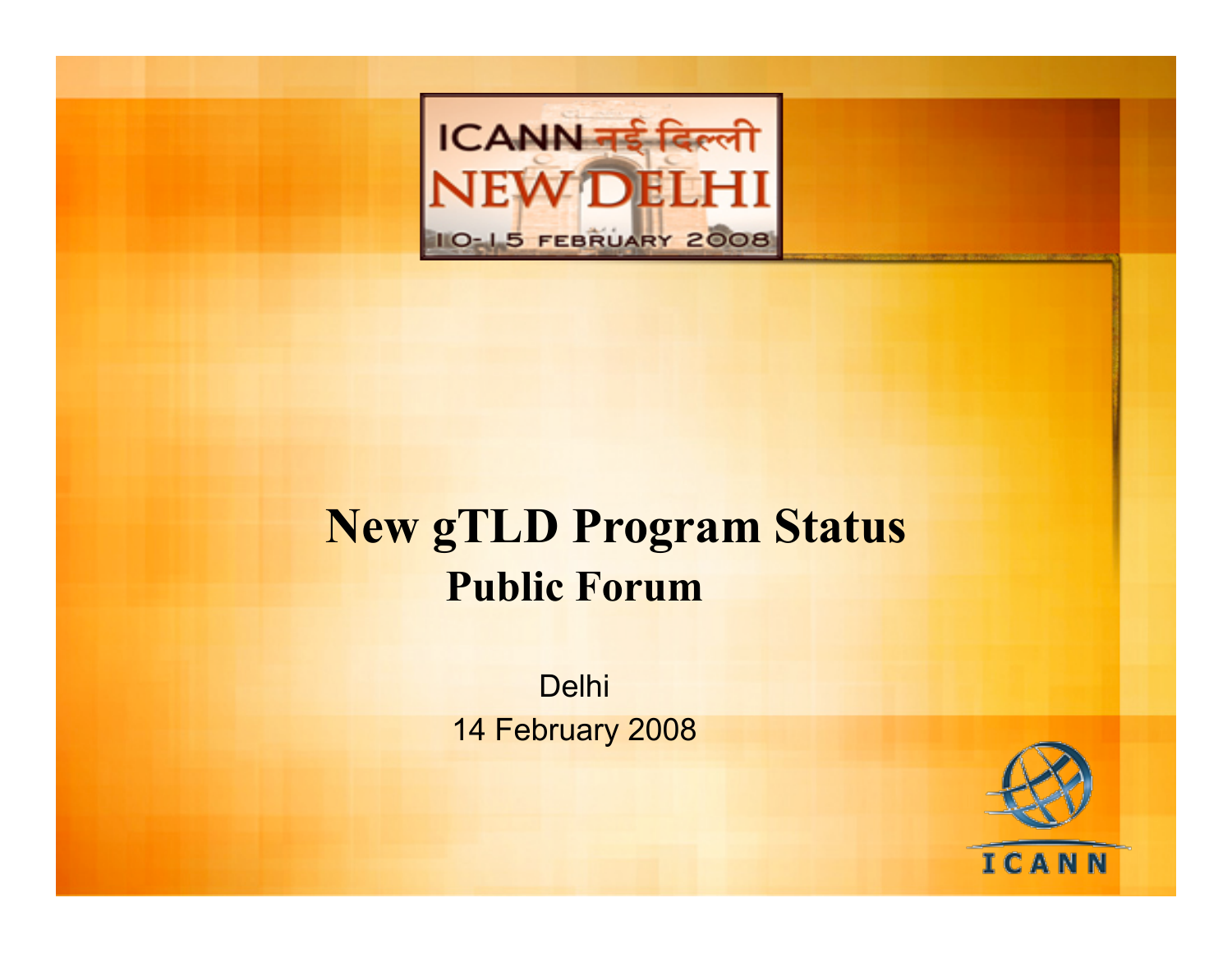## **Agenda**

Implementation plan Work accomplished Board approval **Timeline** 

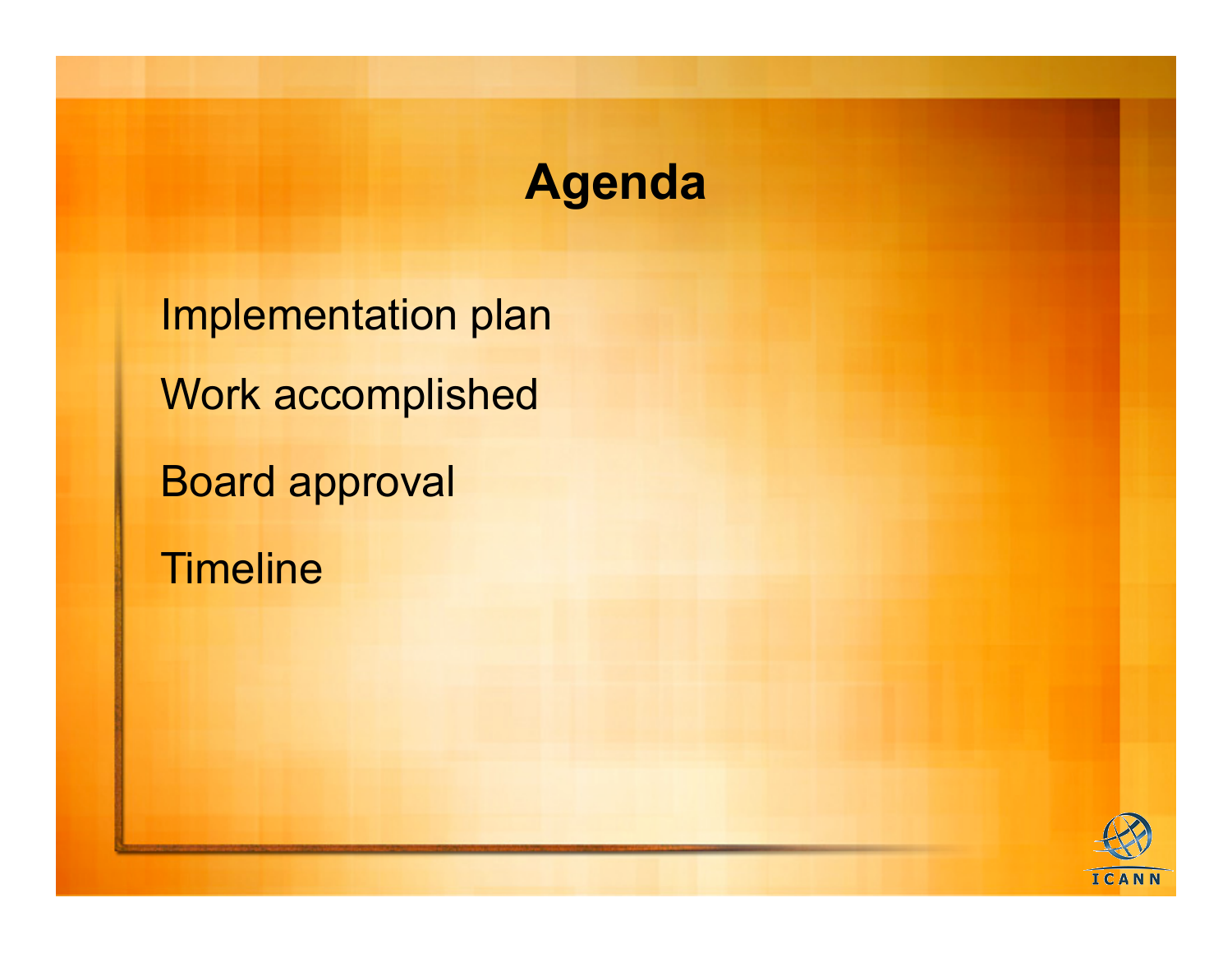#### **Policy Status**

- GNSO completed and approved policy by a supermajority vote
- Board reviewing information derived from staff implementation work to ensure that the DNS, registrants, and ICANN as an organisation are not endangered from a process that is potentially high risk
- **Staff continues to work on implementation** 
	- Following the project plan laid out to manage the implementation
	- Using that work to inform the Board consideration

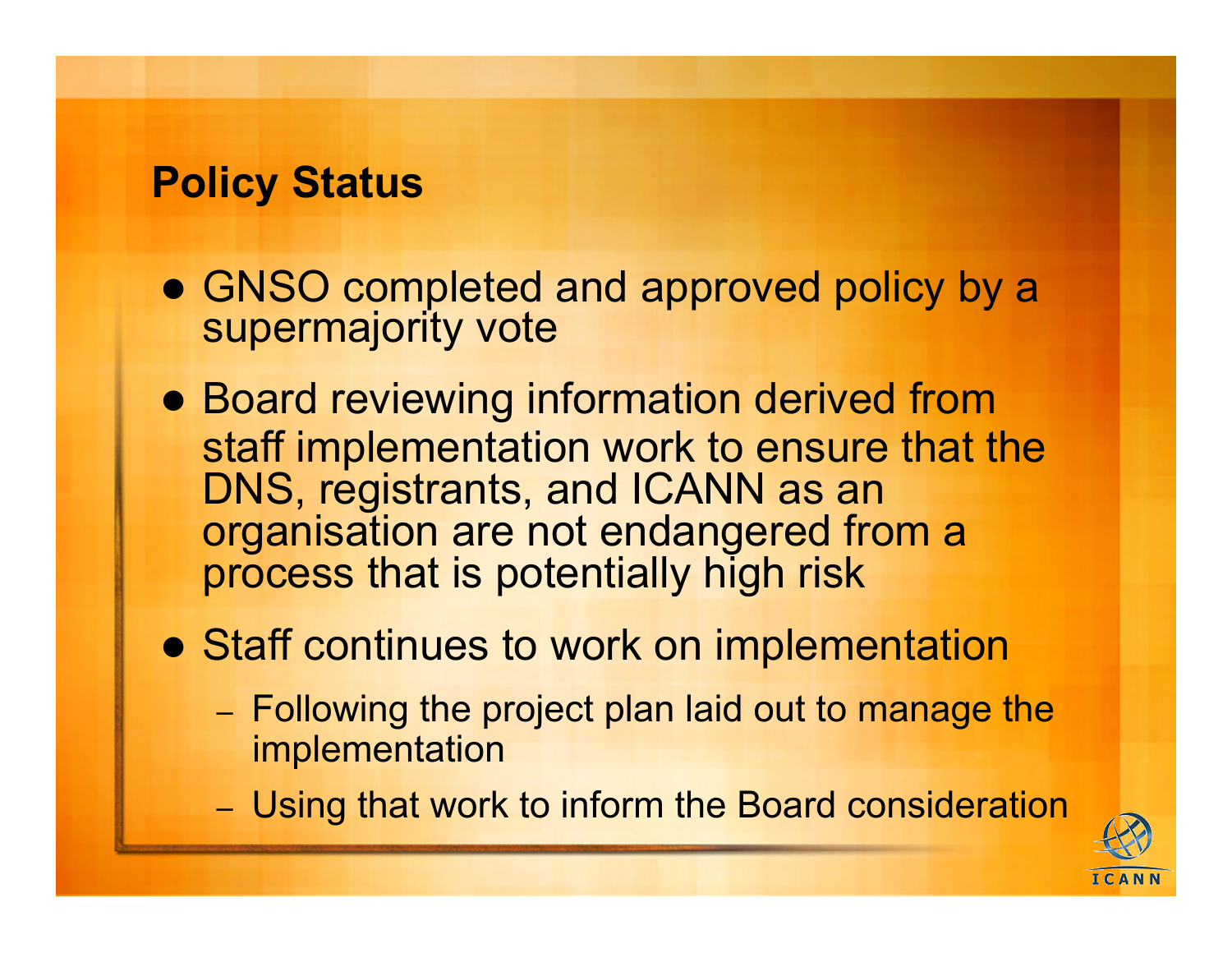### **GNSO Policy Recommendations**

#### Enabling the introduction of new gTLDs

- There should be new TLDs
- Transparent, predictable allocation

#### Allocation criteria for new gTLDs

- Applicants should demonstrate technical and operational competence
- The applications will be considered in rounds

#### String criteria for new gTLDs

- Strings should not affect DNS stability
- TLDs should not be confusingly similar
- Objections to strings can be made in a formal way on certain limited grounds

Contractual criteria for new gTLDs

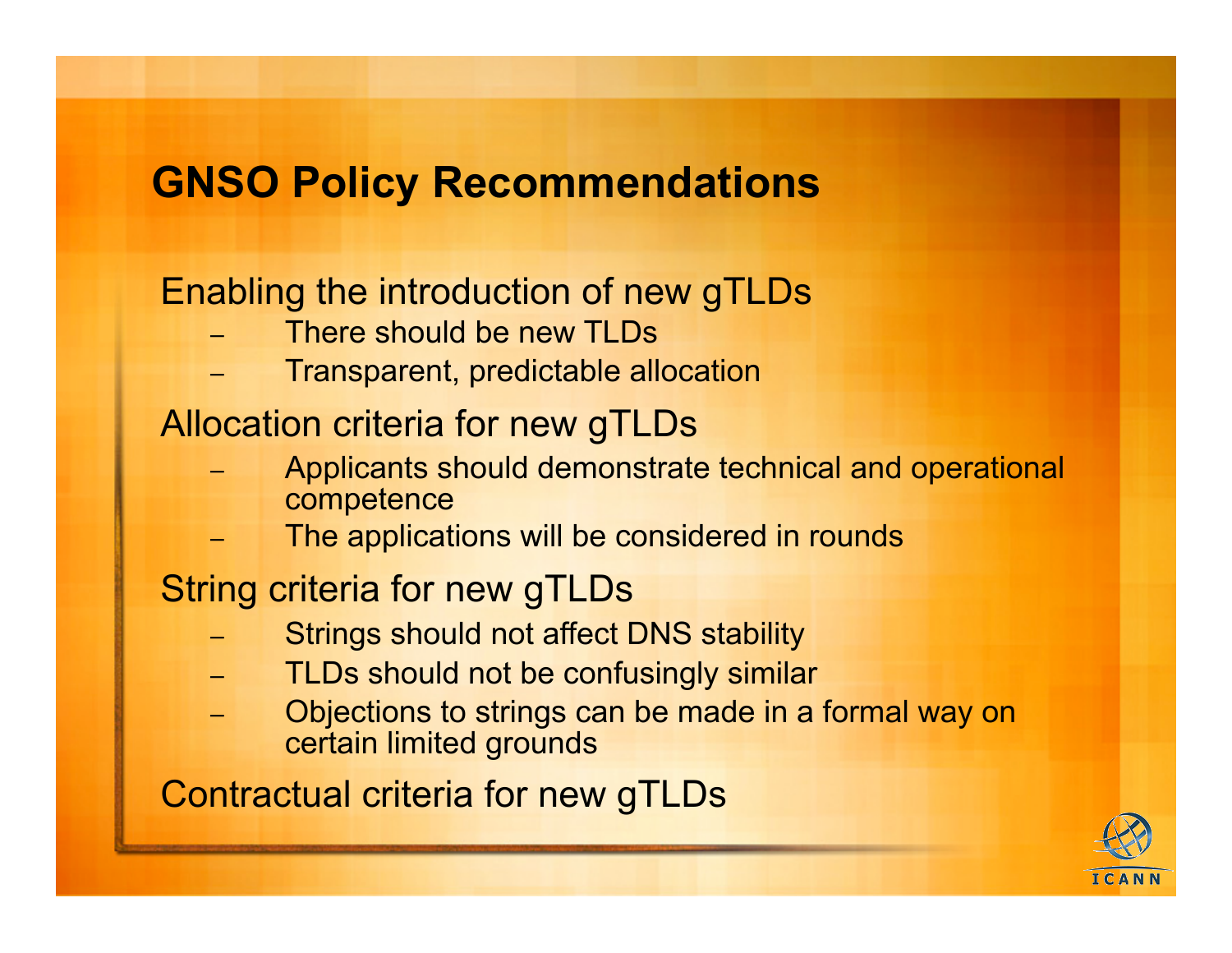#### **Planning the Implementation**

Project planning includes:

- Work breakdown structure
	- o This is posted in pdf form along with these slides
- Project plan / schedule
- Sourcing (make / buy) strategy
- Project budget

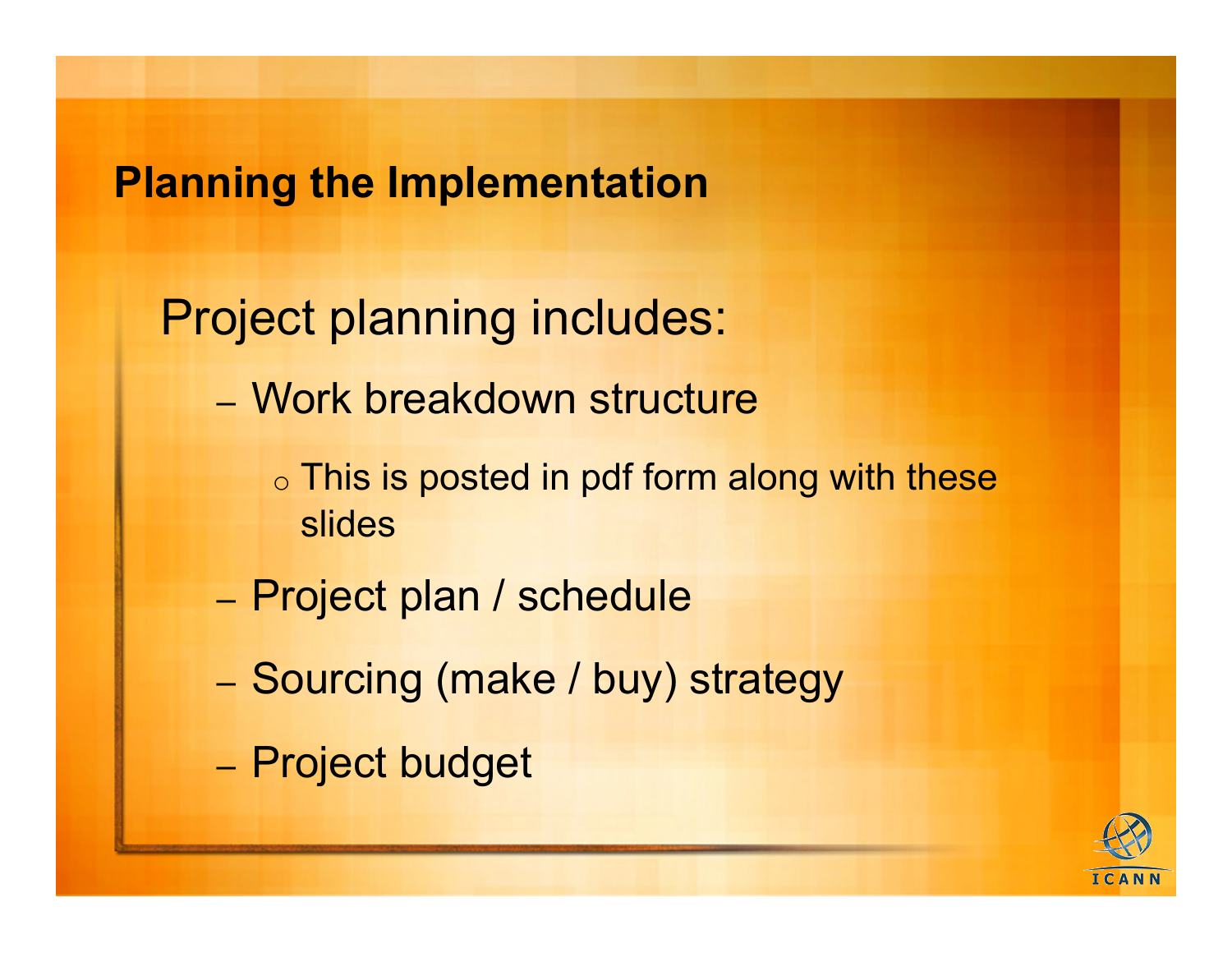### **RFP Overall**

- Statement of Work released for a party to:
	- author certain provisions (technical business criteria, comparative evaluation)
	- integrate others work elements into RFP
- Retained two providers
	-
	- Deloitte − Technical / Business
	-
	- Interisle − Multi-regional
- **Draft evaluation process map completed**
- Operational risk assessment/readiness review underway
- Draft communications plan completed + global matrix
- Expect not-ready-for primetime rough draft mid-**March**

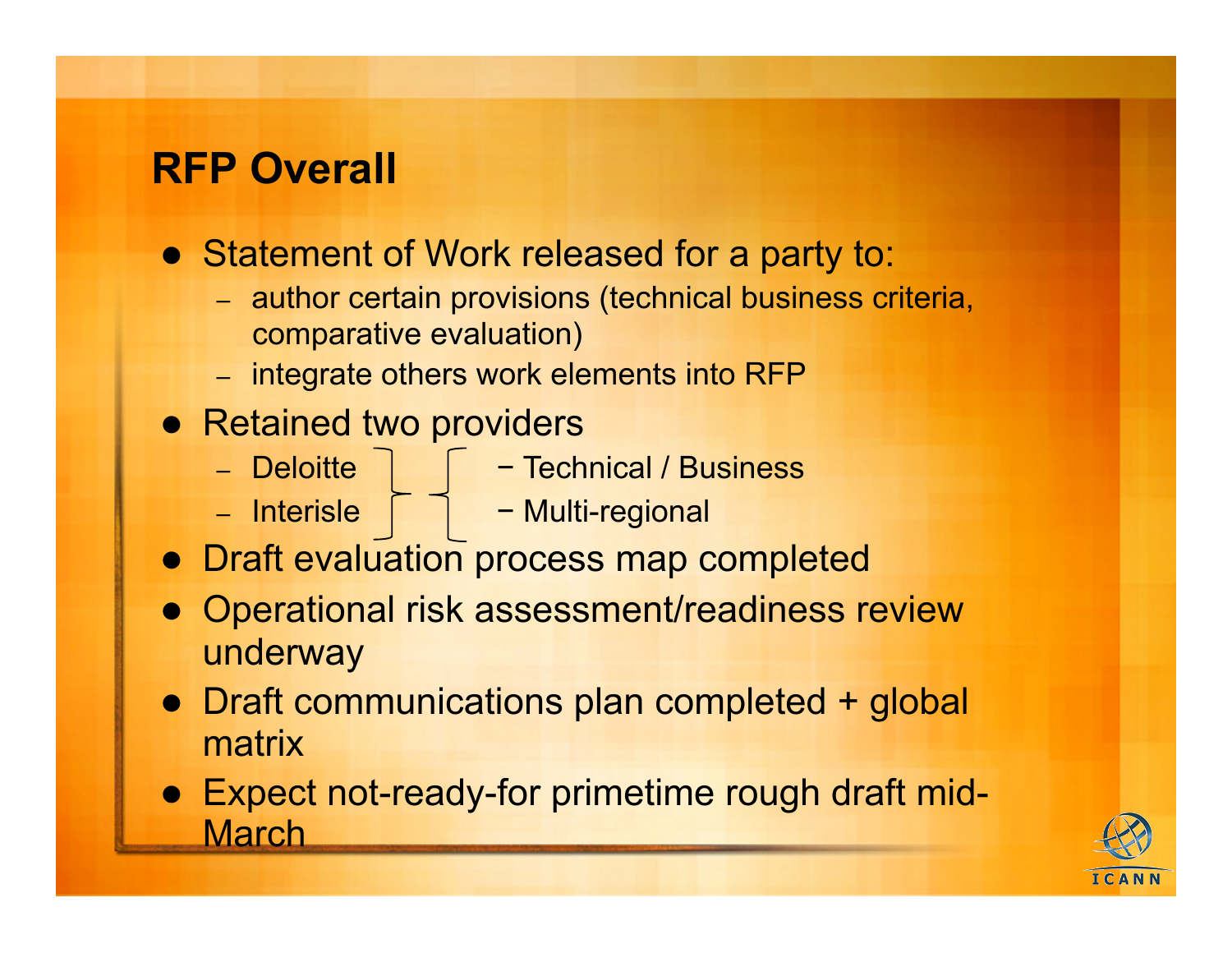### **Strings must not cause any instability**

- Draft paper addressing recommendation has been posted for comment
- LDH rules: no "all-number" TLDs
- Number of TLDs constrained by process, not technical capacity of root zone
- For discussion: should commonly used file extensions be reserved? (e.g., .exe, .pdf)

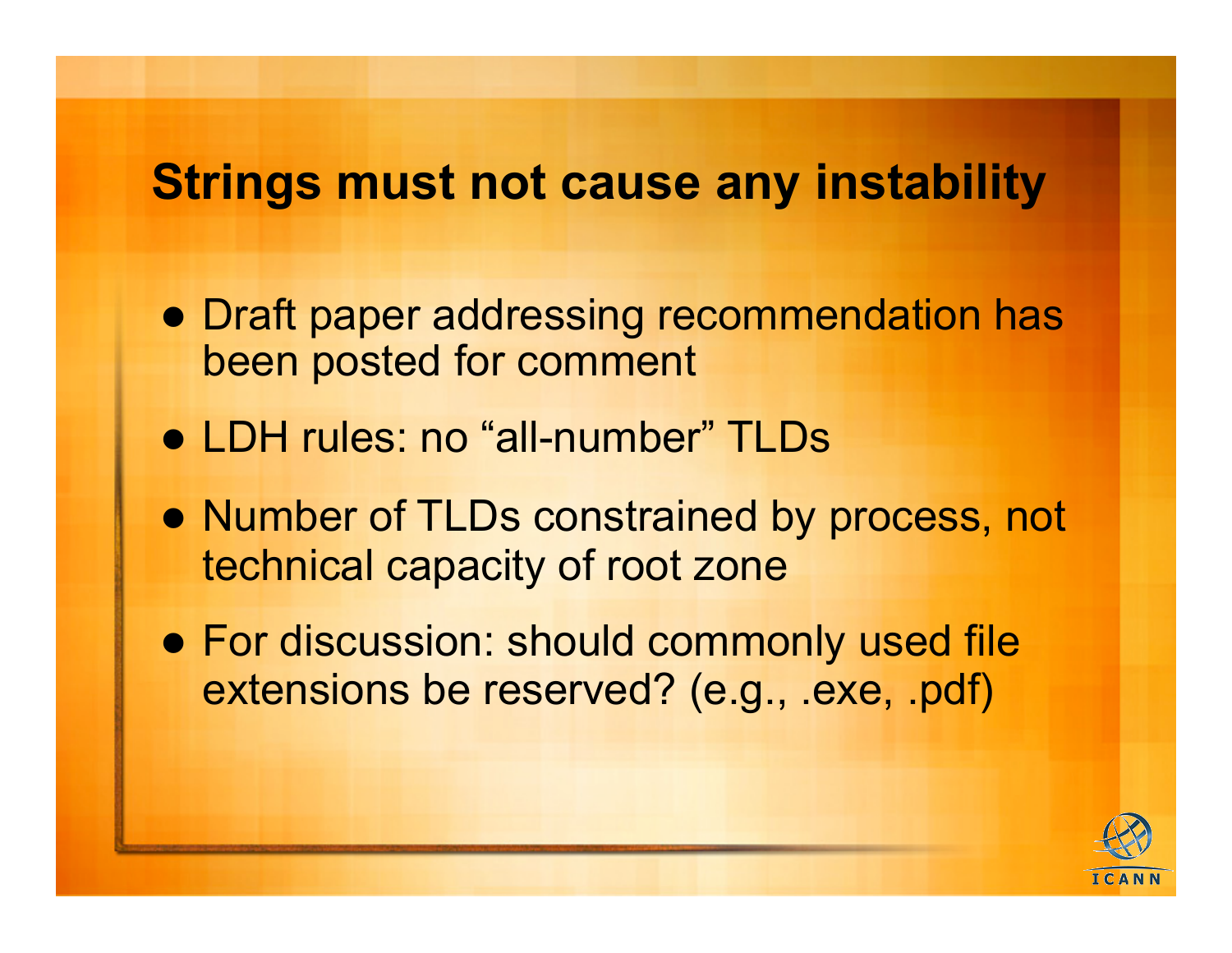#### **Applicants must be able to demonstrate their technical capability…**

- As a model, ICANN intends to define criteria for a qualified operator
- The technical criteria in the RFP will match the qualified operator criteria
- At the time of application: applicants will state how they intend to meet the technical criteria in the application
- At time of delegation: applicant can either:
	- contract with a qualified operator, or
	- meet the criteria internally

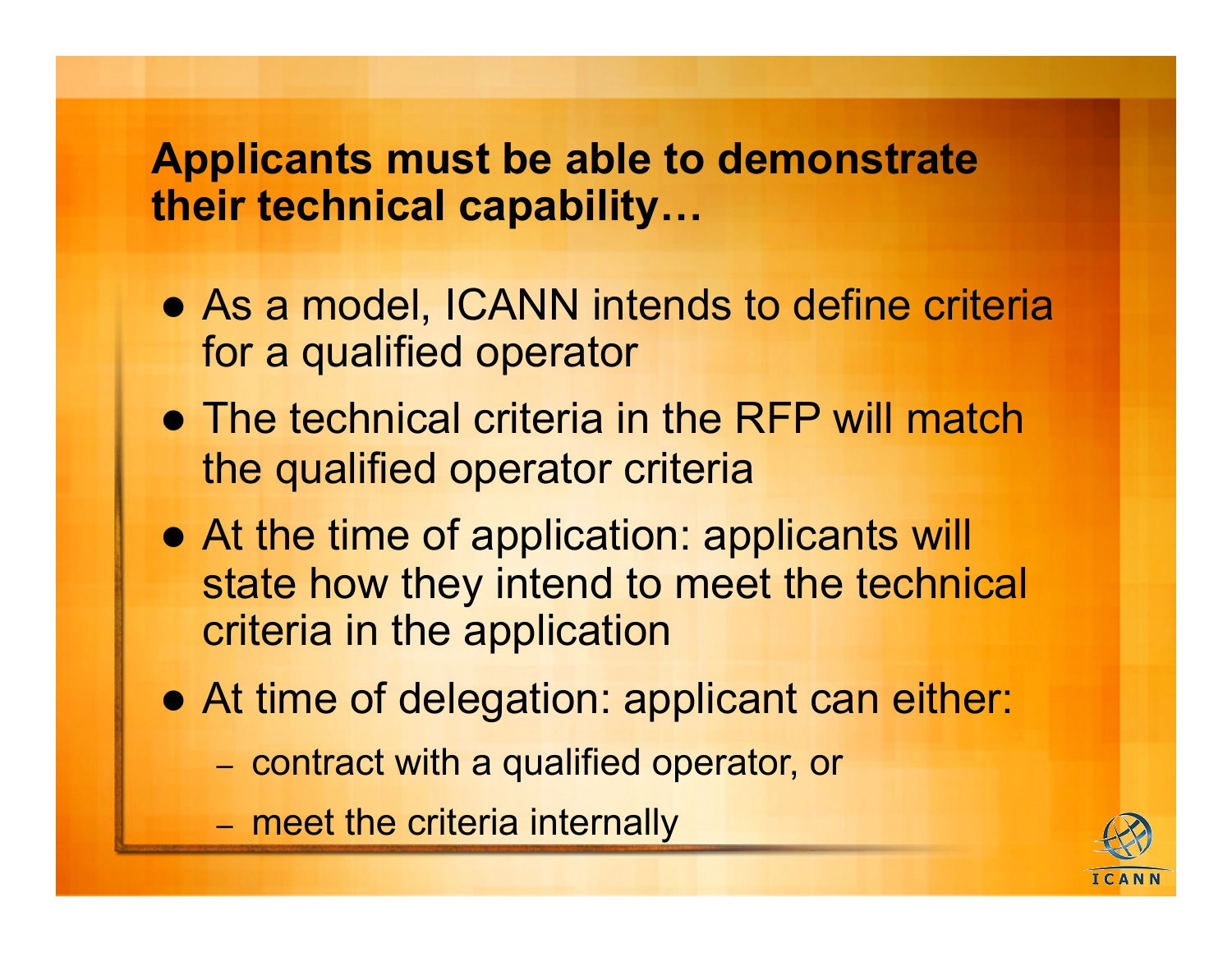#### **Strings must not be confusingly similar to an existing top-level domain**

For discussion, a two level approach:

- Staff check (potentially algorithmic) to make a threshold determination whether string might lead to consumer confusion to existing TLD
	- three parties in development
- Objection based process for confusing similarity
	- standards and procedure contracted and in development
	- panel would consider whether there is a "likelihood of confusion"

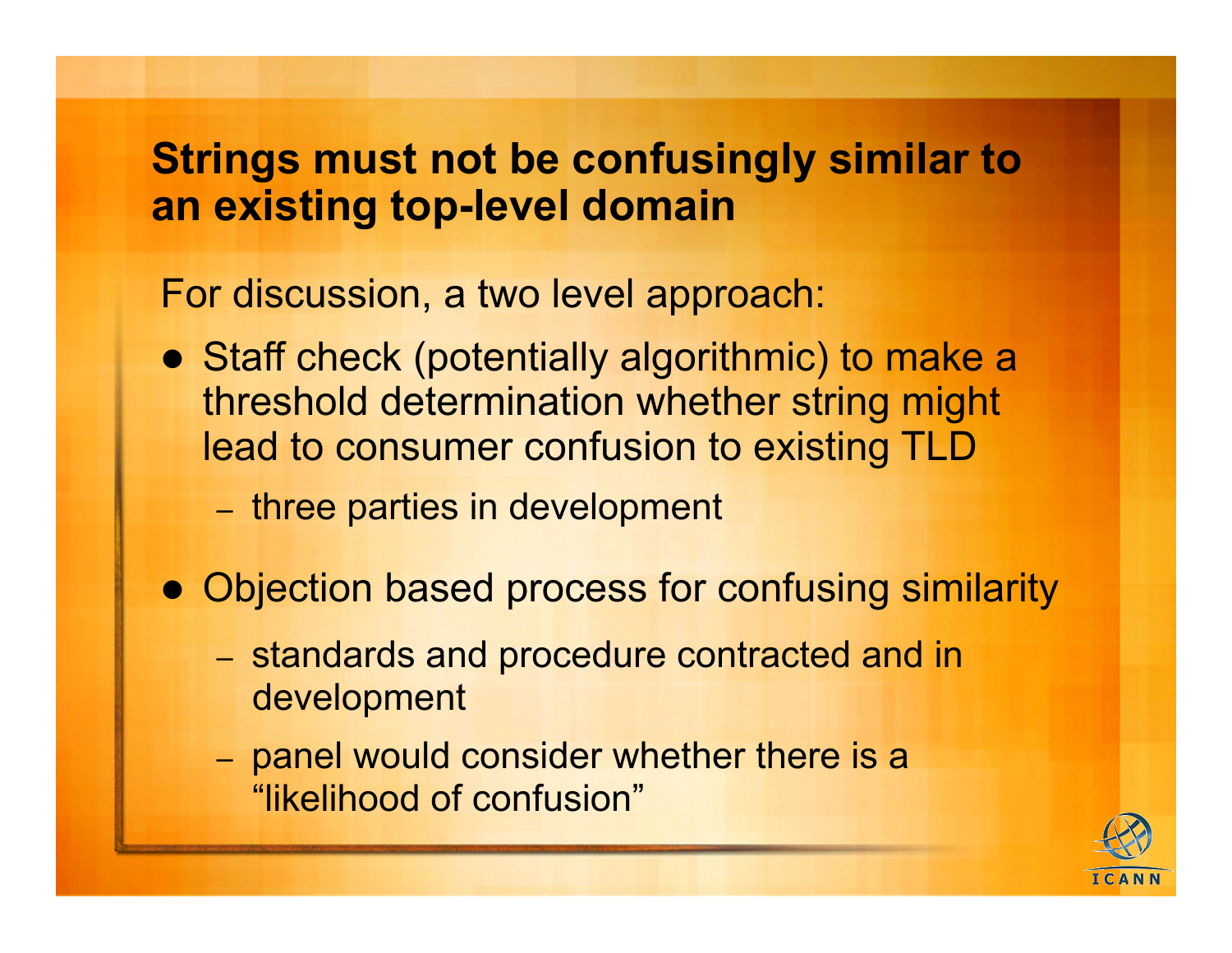#### **String Criteria: Objection Based Dispute Resolution Recommendations**

- The next few slides concern these "objection" recommendations that are important and also represent implementation complexity and risk:
	- Strings must not infringe the existing legal rights of others
	- Strings must not be contrary to ... legal norms relating to morality and public order…
	- An application will be rejected if … there is substantial opposition to it from a significant portion of the community to which the string may be …targeted

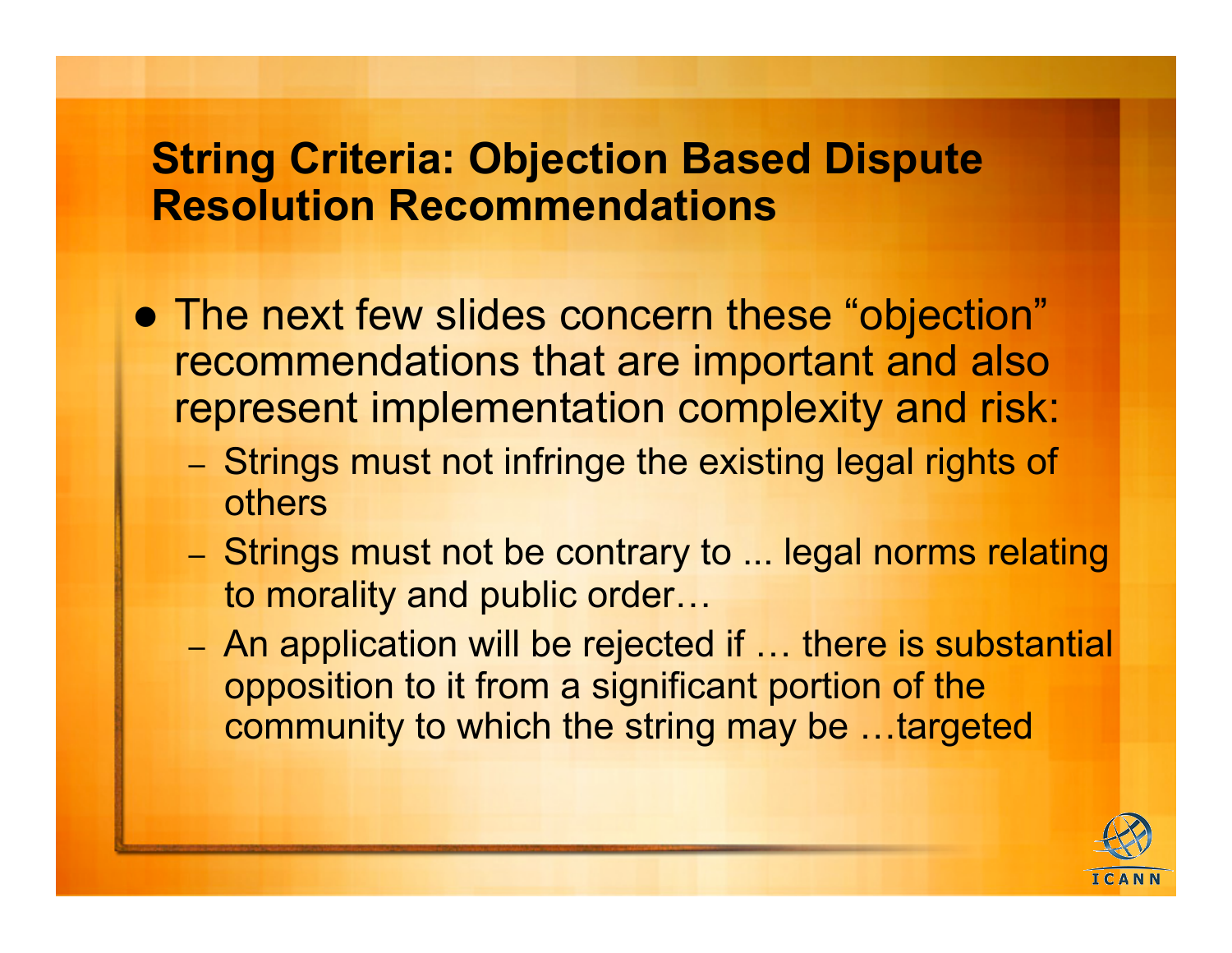#### **Three Important Recommendations: Objection-based Dispute Resolution**

- For each of these three recommendation there are two independently derived products:
	- Standards
	- Dispute Resolution Process
- Different standards are required for each recommendation but many elements of a dispute resolution procedure can be used for all three recommendations

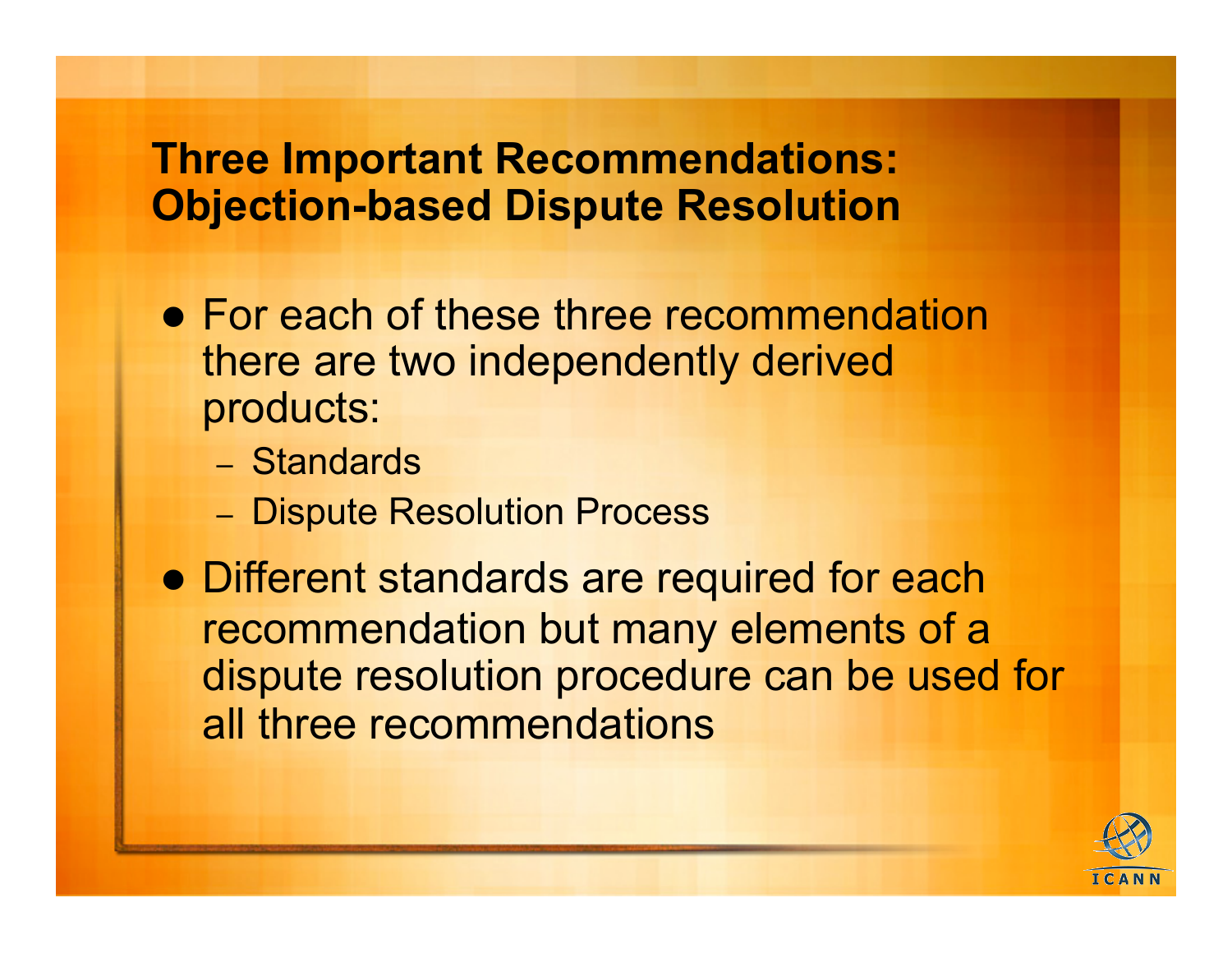#### **Proposed methodology: Strings must not infringe the existing legal rights of others**

- Standards available in the different jurisdictions with well-developed rules were considered. Standards were deleted if they clearly could not be adopted in both sets of jurisdiction.
- The scope of the standards are narrowed to trademark, other types of infringement types (say defamation) are not workable.
- The implementation vision is a set of factors to be considered and balanced by the dispute resolution provider. This standard provides considerably more detail than UDRP but seems appropriate given the stage of the controversy, i.e., the label is not yet in use.

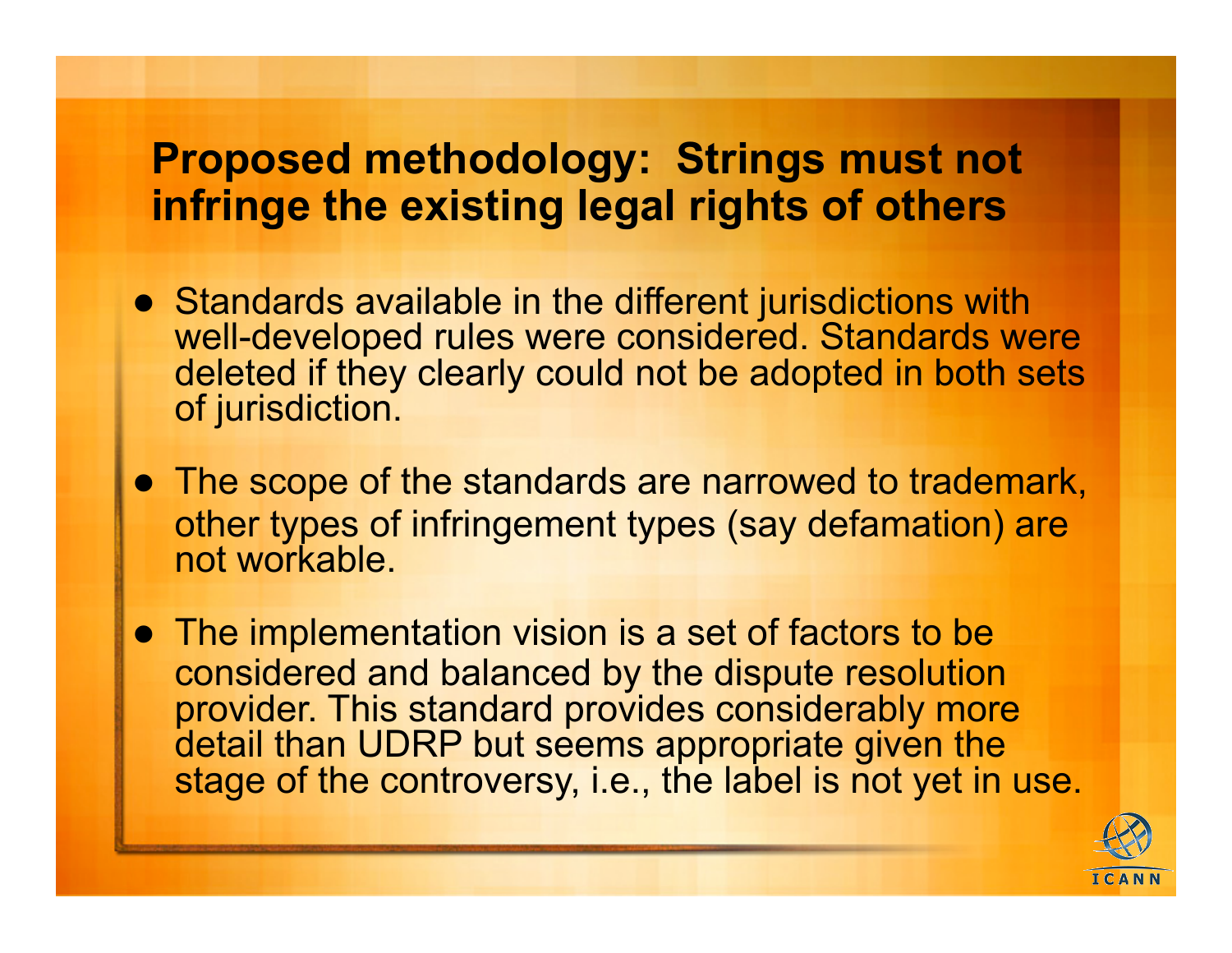#### **Proposed methodology:**

**Strings must not be contrary to ... legal norms relating to morality and public order…** 

- **General principles:** 
	- Everyone has the right to freedom of expression
	- That may be subject to certain narrowly interpreted exceptions that are necessary to protect other important rights.

• Derive a core set of rules or standards from analysis of limits upon freedom of expression that exist under the laws of a diverse sample of countries.

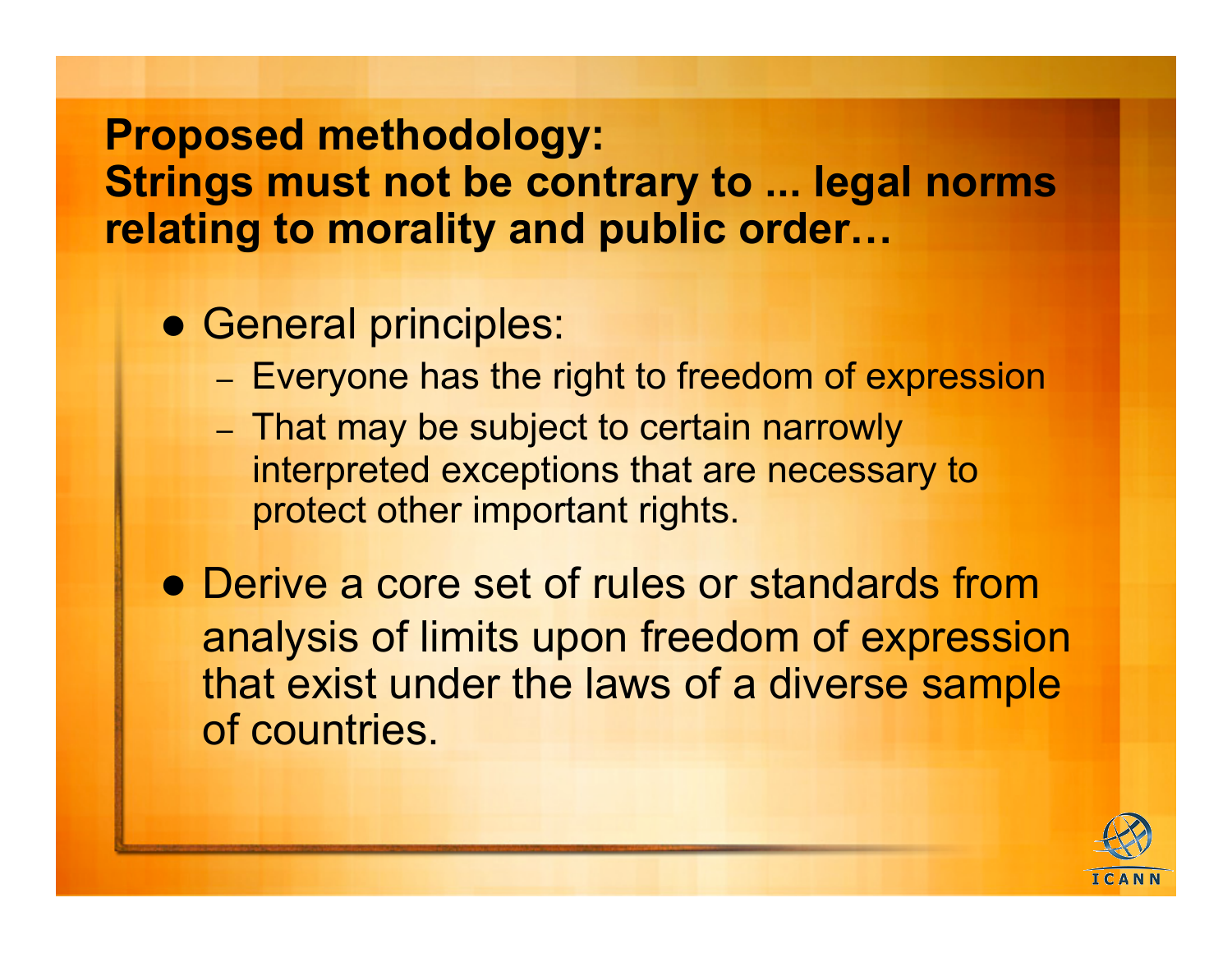#### **Proposed methodology: Community Based Objections**

- "An application will be rejected if an expert panel determines that there is substantial opposition to it from a significant portion of the community to which the string may be explicitly or implicitly targeted."
- Standards are being written that limit objections to those from:
	- significant established institution(s) of the economic sector or cultural community
	- signaling substantial opposition
	- that the TLD is intended to support

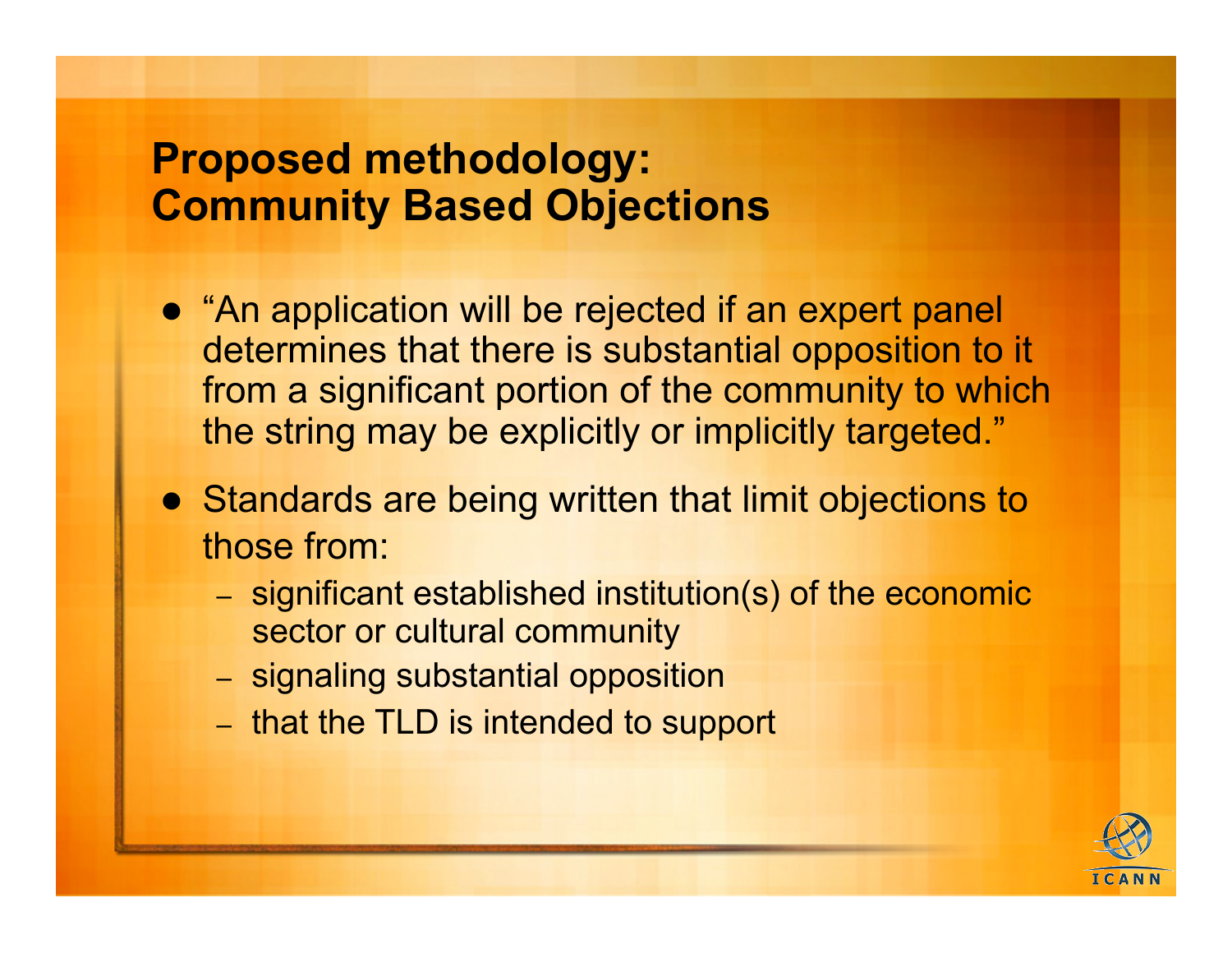#### **Dispute Resolution Process Development**

- ICANN drafted dispute resolution procedure to be administered by one or more DRP provider(s) – certain areas are left blank (e.g., some timelines and fees) for collaboration with selected PR provider
- SOW to DRP providers published, meetings are being held this week with selected parties who submitted statements of interest
- It is anticipated that two DRP providers will be engaged:
	- Morality or Public Order / Community Objections
	- Infringement of Rights
- The critical path to project completion:
	- Provider selection
	- Procedure development  $-$  5 8 months ?
	- Process implementation

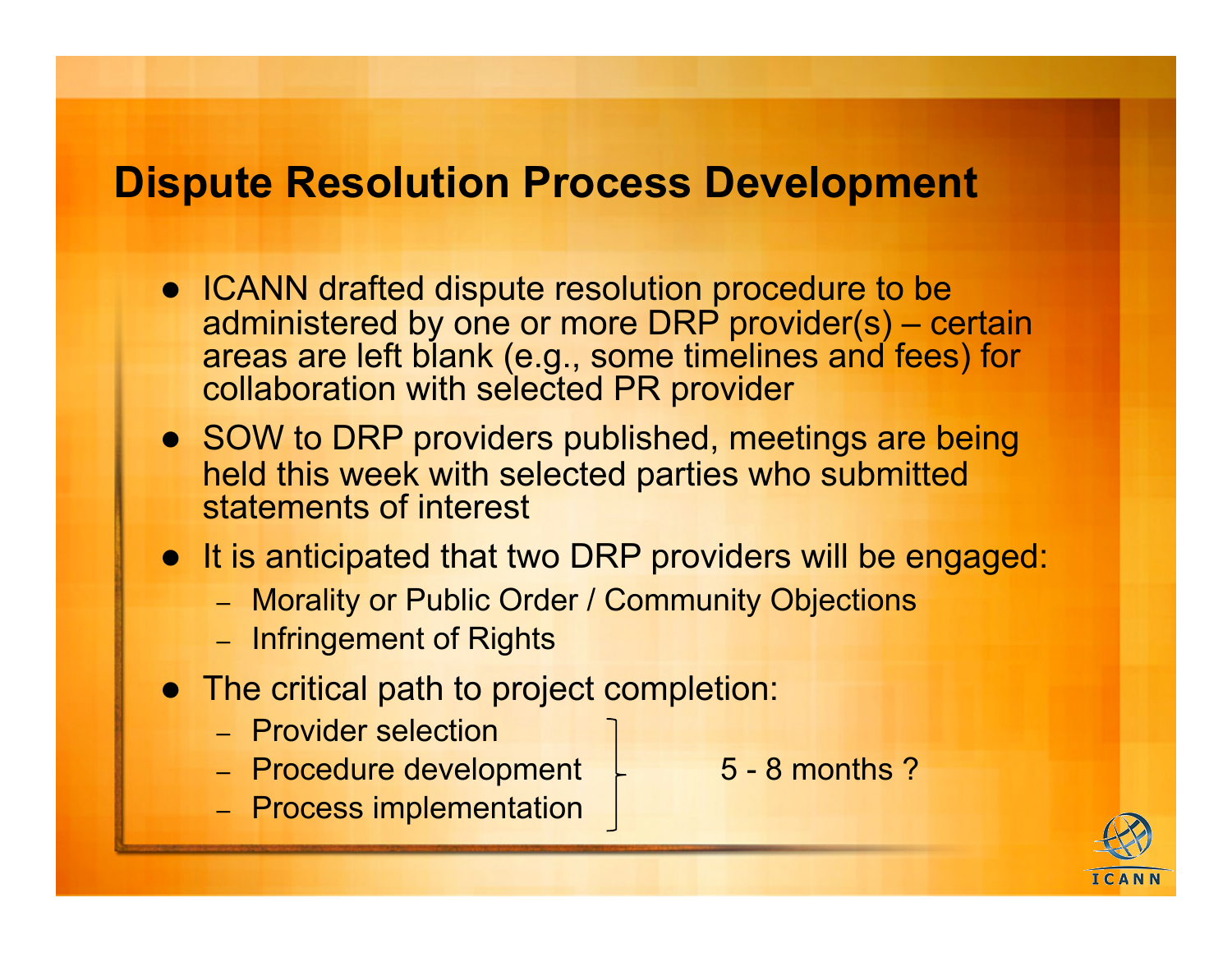#### **Sample Dispute Resolution Procedure**

"INFRINGE RIGHTS" GROUND



ATI-2294692v1 Last updated 11/16/07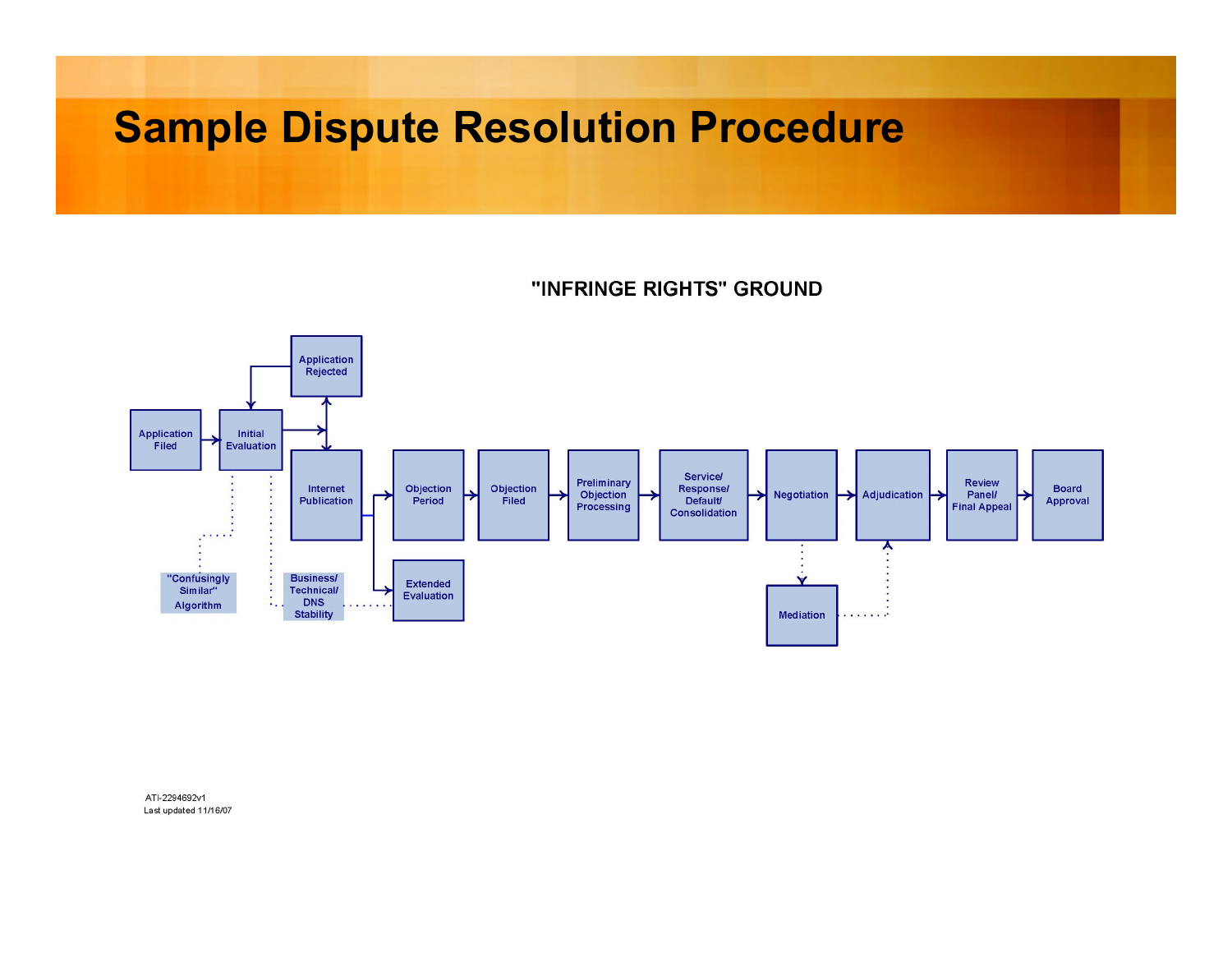# **Base agreement terms and issues**

#### • Draft will include:

- Term with reasonable length & renewal presumption
- Req't for compliance with Consensus Polices
- Req't to use ICANN accredited registrars
- Req't to adhere to failover / best practices

#### Issues:

- Use of accredited registrars: ICANN & registrars to work to support small registries and various business models
- Study effects of cross ownership of registrars and registries
- Different agreements for business, governments, IGO's?
- One fee structure for all TLDs is problematic: fixed fee; transaction based; or % of revenue

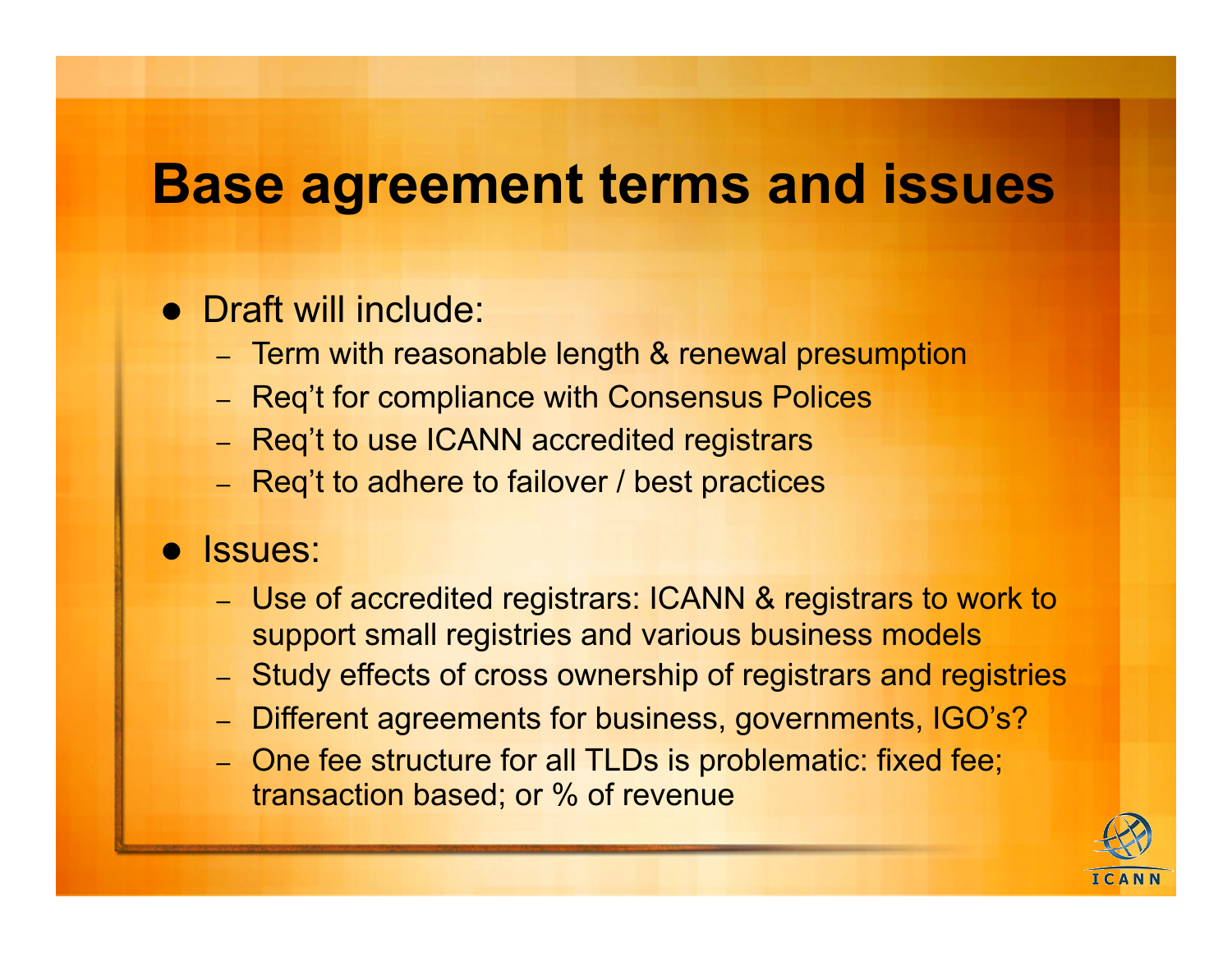### **Board Consideration of the Policy Recommendations**

- Board has considered and discussed the recommendations on several occasions
- The threshold issue is whether the recommendations are "implementable," i.e., in:
	- a reasonably timely, cost effective manner;
	- in a clear way without onerous process; and
	- with a process without deleterious effect on the DNS or competition.

 In order to ensure that the DNS, registrants, and ICANN as an organisation are not endangered from a process that is potentially high risk

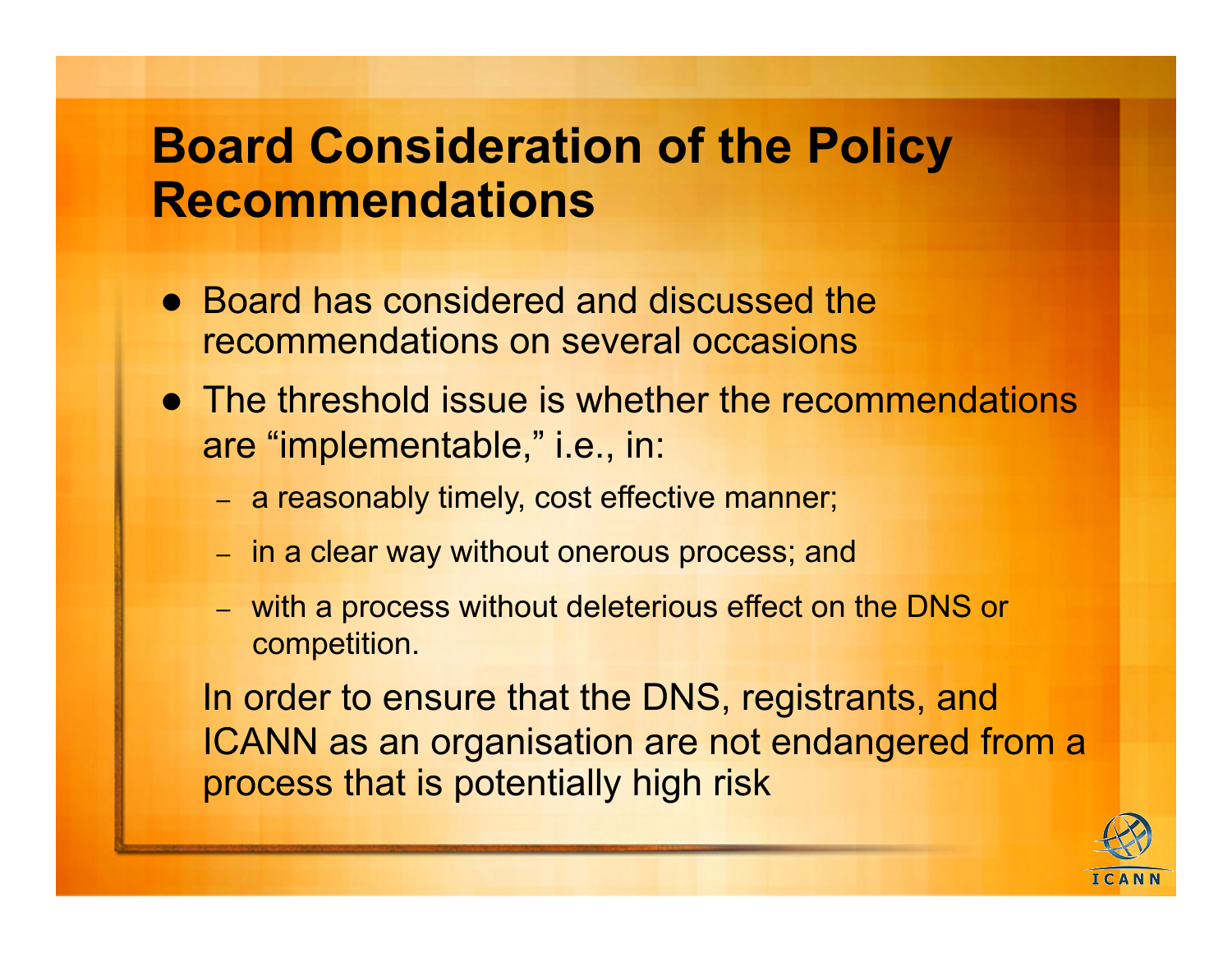## **Plan for Board Decision**

- Staff provides routine updates to each Board meeting regarding implementation progress
- Implementation work has not been delayed
- Most recommendations should be agreed as implementable
- Staff will provide additional information:
	- Retaining dispute resolution providers
	- Determining approximate dispute resolution costs and time to implement
	- Settling on dispute resolution standards, esp. with respect to morality/public order and community based objections
- **This is 4 6 weeks of work**

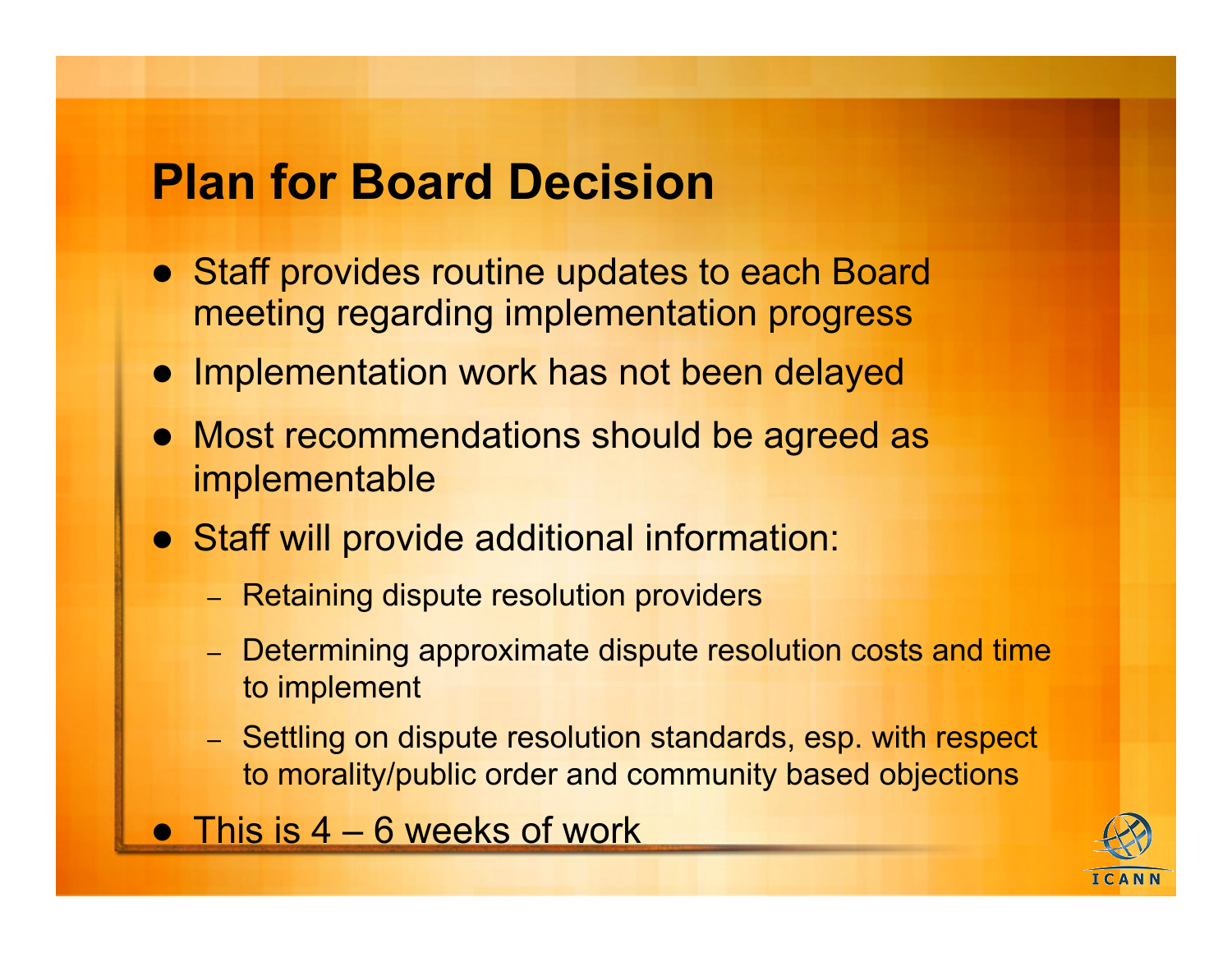# **Implementation Timeline**

| $Feb - May$ | Aspects of RFP published: base agreement;<br>dispute standards and process; technical<br>standard; confusingly similar algorithm/standards |
|-------------|--------------------------------------------------------------------------------------------------------------------------------------------|
| Apr-Jun     | <b>Board approves recommendations (staff target)</b>                                                                                       |
| mid-Jun     | <b>Draft RFP published</b>                                                                                                                 |
|             | <b>Communications effort launched</b>                                                                                                      |
| 1 Aug       | Final DRP in place (accepting middle risk)                                                                                                 |
| mid-Aug     | RFP amended/posted after synthesizing<br>public comment                                                                                    |
| mid-Sept    | Board approves final RFP / implementations plan                                                                                            |
| Oct         | Actual RFP posted - open for 90 days                                                                                                       |

ICANN